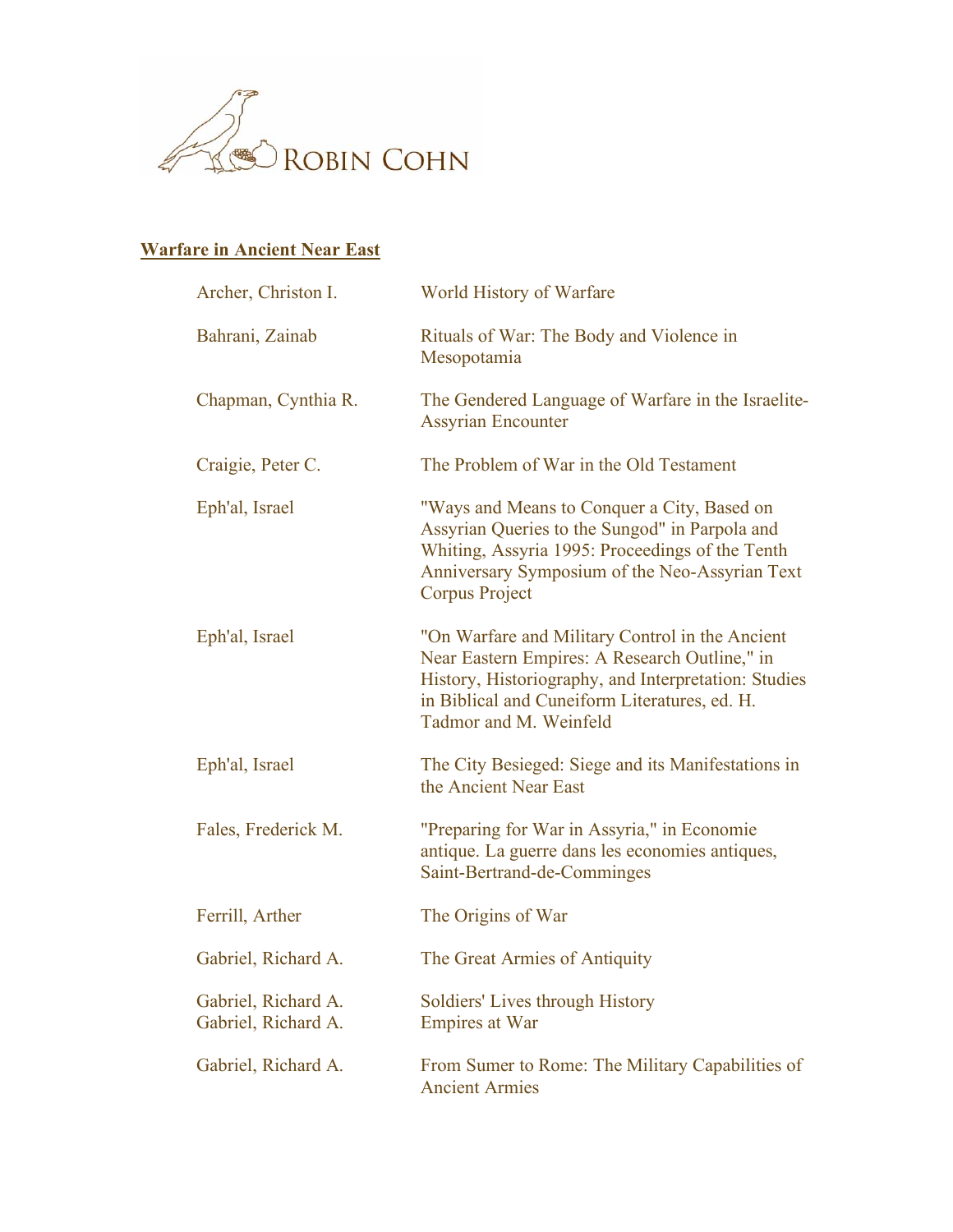| Gabriel, Richard A.                | The Culture of War: Invention and Early<br>Development                                                                                                                                                                     |
|------------------------------------|----------------------------------------------------------------------------------------------------------------------------------------------------------------------------------------------------------------------------|
| Gabriel, Richard A.                | Military History of Ancient Israel                                                                                                                                                                                         |
| Gichon, M.                         | Battles of the Bible                                                                                                                                                                                                       |
| Grayson, A.K.                      | "Assyrian Warfare" in John Boardman (ed.), The<br>Cambridge Ancient History, Vol. 3, pt. 2, The<br>Assyrian and Babylonian Empires and the Other<br>States of the Near East, from the Eight to the Sixth<br>Centuries B.C. |
| Greenspoon, Leonard J.             | "The Warrior God or God the Divine Warrior," in<br>Religion and Politics in the Modern World, Peter H.<br>Merkl and Ninian Smart, eds.                                                                                     |
| Hackett, John                      | Warfare in the Ancient World                                                                                                                                                                                               |
| Hamblin, William J.                | Warfare in Ancient Near East to 1600 BC: Holy<br>Warriors at the Dawn of History                                                                                                                                           |
| Chaim, Herzog<br>& Mordecai Gichon | <b>Battles of the Bible</b>                                                                                                                                                                                                |
| Hobbs, T.R.                        | A Time for War: A Study of Warfare in the Old<br><b>Testament</b>                                                                                                                                                          |
| Kang, S.M.                         | Divine War in the Old Testament and in the Ancient<br><b>Near East</b>                                                                                                                                                     |
| Kern, Paul Bentley                 | <b>Ancient Siege Warfare</b>                                                                                                                                                                                               |
| Lee, Nancy C.                      | The Singers of Lamentations: Cities under Siege,<br>from Ur to Jerusalem to Sarajvo                                                                                                                                        |
| Lemos, Tracy M.                    | "Shame and Mutilation of Enemies in the Hebrew<br>Bible" Journal of Biblical Literature 125, 2 (2006)                                                                                                                      |
| Lind, M.C.                         | Yahweh is a Warrior: The Theology of Warfare in<br><b>Ancient Israel</b>                                                                                                                                                   |
| Miller, Patrick D.                 | The Divine Warrior in Early Israel                                                                                                                                                                                         |
| Niditch, Susan                     | War in the Hebrew Bible, A Study in the Ethics of<br>Violence                                                                                                                                                              |
| Oded, Bustanay                     | War, Peace, and Empire: Justification for War in<br><b>Assyrian Royal Inscriptions</b>                                                                                                                                     |